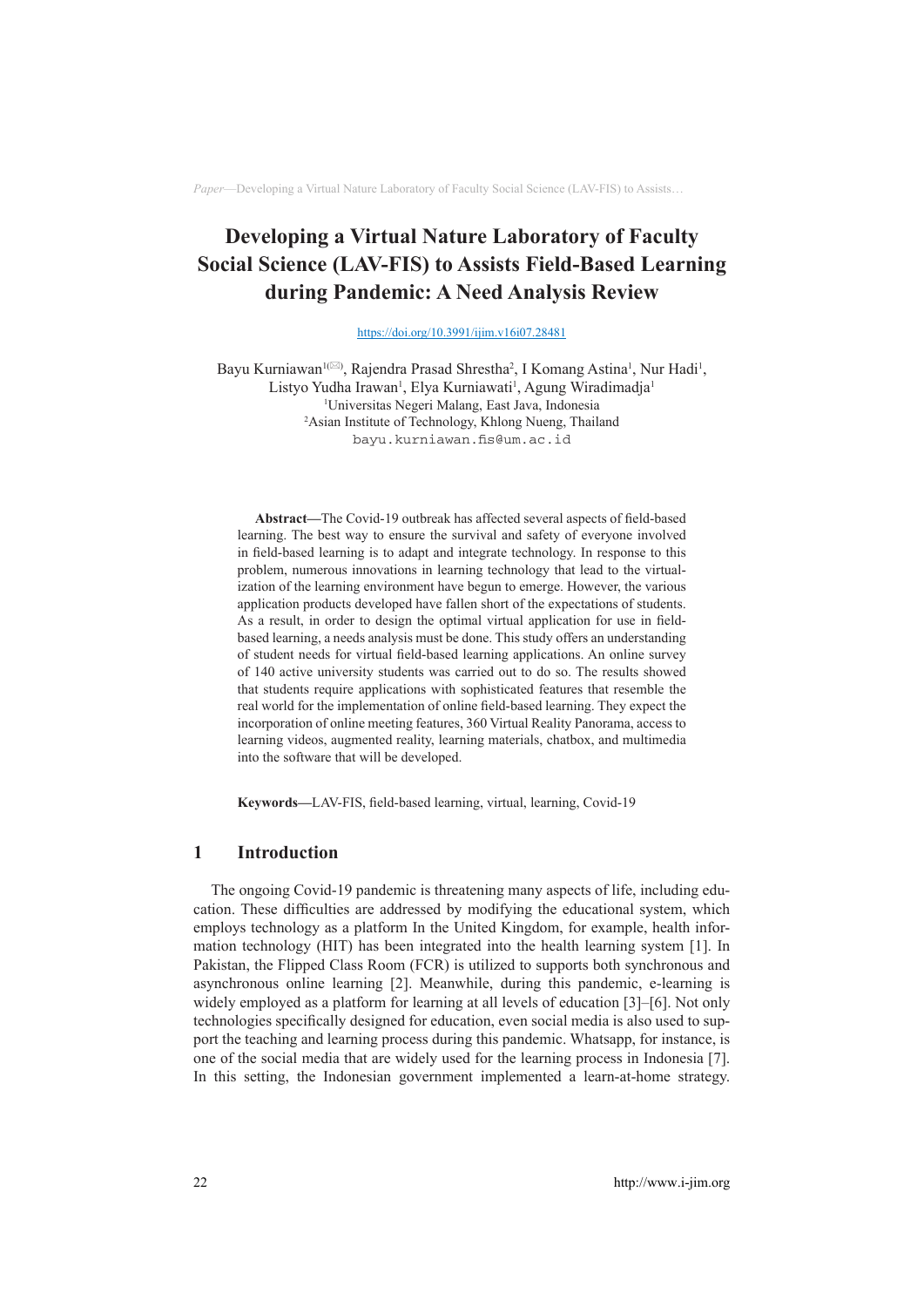Various kinds of online learning applications are used to assist the implementation of distance learning, for example Google Classroom [8], Moodle [9]–[12], MOOCs [13], [14], SPADA Brightspace [15] and others. However, these technologies are intended more for theoretical learning. When in normal circumstances, learning activities are not limited to theory but also field-based. Field-based learning, on the other hand, is almost impossible to accomplish due to government mobility restrictions [16] which impede the execution of field trips. This circumstance undoubtedly requires the development of alternate solutions to the problem, as the endpoint of the epidemic cannot be foreseen with confidence.

Although health risks must be taken into account, proper education during a pandemic must also be pursued. Learning must continue, as must the curriculum, which includes field-based learning. Incorporating technology into the classroom is, without a doubt, the best answer at this time. The development of learning technology innovation is currently leaning toward online virtual platforms. Several prior studies have attempted to address the challenge of field-based learning during a pandemic in a variety of ways, including Jiang et al. [17] who used smart learning, flipped learning, and interdisciplinary education to overcome field-based learning issues. Additionally, Larsen et al. [18] also recommend using the notion of Hybrid Environments for field-based learning, where virtual field trips are the best alternative. However, every new idea has its own set of advantages and disadvantages. This weakness could be in the incomplete features of the apps. In this context, it is necessary to design a field-based learning application based on an analysis of student needs. Unfortunately, there are very few studies on needs analysis, especially in the field of field-based learning. In turn, this condition raises questions about virtual learning applications that will be developed, such as: how do students feel if field-based learning is eliminated? What kind of field-based learning are they expecting? What kind of field-based learning platform do they think will be available online? What kind of field-based learning applications do students expect if it's done online? What are the characteristics that students expect to see in a field-based learning program that is conducted entirely online? Therefore, we believe that having the proper answers to these concerns is critical before designing a virtual application that supports field-based learning during this epidemic.

# **2 Literature review**

### **2.1 The urgency of developing virtual applications in field-based learning**

The use of technology in the field of learning is currently growing rapidly due to the ongoing Covid-19 pandemic. Progress in mobile learning education research is also moving at an incredible rate [19]. In this new situation, leaders in schools have a very important role to set an example in mastering digital technology [20]. Since there are basic challenges that still need to be addressed by many parties, such as instructors' abilities to use technology for learning [21]. Other than that, the government also need to pay particular attention to the psychological effects of the pandemic [22].

A number of initiatives have been undertaken by the Indonesian government to keep the learning process alive is the implementation of online learning [23]–[25]. It may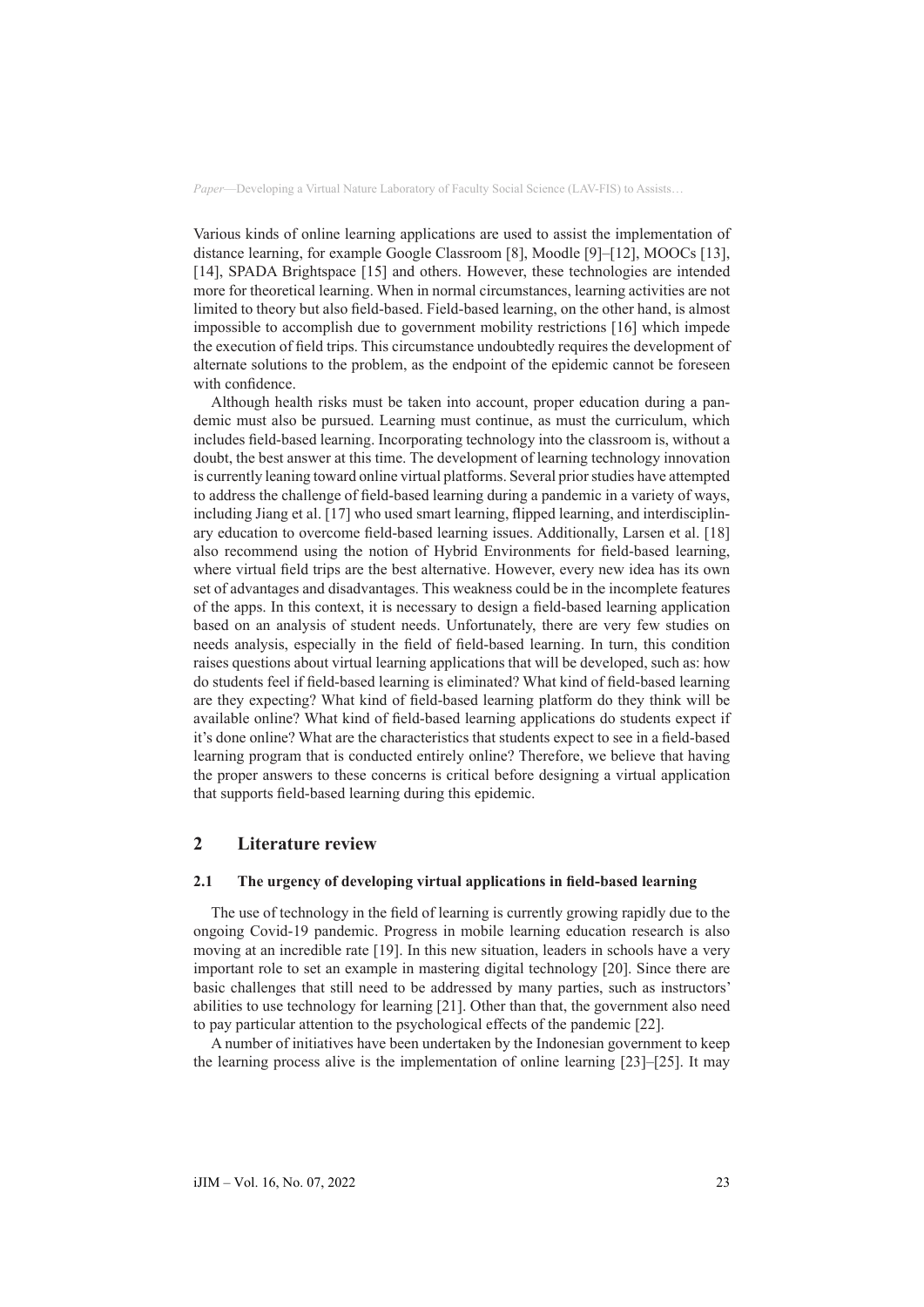solve some problems, but not all, since there are lecture activities in universities that require students to go out into the field (field study) to test their knowledge empirically. Due to the outbreak, the college administration was obliged to postpone this session [26]. Meanwhile, several universities made steps to ensure the application of learning, which included field lectures that were conducted both offline and online under specific conditions, as well as online field lectures [27]. However, this still provides a different learning experience when it comes to putting lectures into action in the field, which is especially beneficial for students of social sciences. Examples include geography, which allows students to gain hands-on experience exploring physical geography when implemented in the field [28], [29], history, which involves studying historical heritage sites scattered throughout various regions [30], social studies [31], culture [32], and community economics [33]. These potentials must be preserved and utilized in lecture activities. However, due to the outbreaks, field-based learning has become more risky, and virtual laboratories may be one answer to this problem.

When it comes to virtual laboratories, significant advancements are now being made in the domains of natural science and engineering. Several researchers [34]–[36] have developed virtual laboratories for Physics learning, which allow students to experiment with the rules of physics and learn more about them. Furthermore, virtual laboratories are used as learning media in the fields of chemistry [37]–[39], Biology [40], [41], as well as courses related to Engineering [42], [43]. Virtual laboratories for social research, on the other hand, are still few. Based on earlier study, the developed application is still in the form of web-based information management [44], [45] and it is also in the form of a virtual tour application for field trip activities [46]–[48].

### **2.2 Theoretical framework**

This study supports Larsen et al. [18] contention that the paradigm of field-based learning can be transformed into an online hybrid form. This is a learning adaption to a specific situation. Larsen believes that the onset of a pandemic, for example, is an opportunity for new inventions rather than the end of field-based learning. Based on this logic, the researchers translated the natural environment into a virtual environment to facilitate learning processes. To make the virtual space as lifelike as possible, a virtual tour with a 360-degree panorama capability was implemented. This virtual tour is supplied with various information in accordance with the curriculum to enable student independent study activity. Students can obtain material in the form of multimedia that resembles a learning environment in the field and enjoy activity that allow them to assess how far they have learned after taking this virtual tour. This aspect of evaluation is in the form of a quiz that students must complete.

### **3 Method**

#### **3.1 Research design**

The objective of this study is to find the right formula for an online platform that students can use as a replacement for field-based lectures during the pandemic.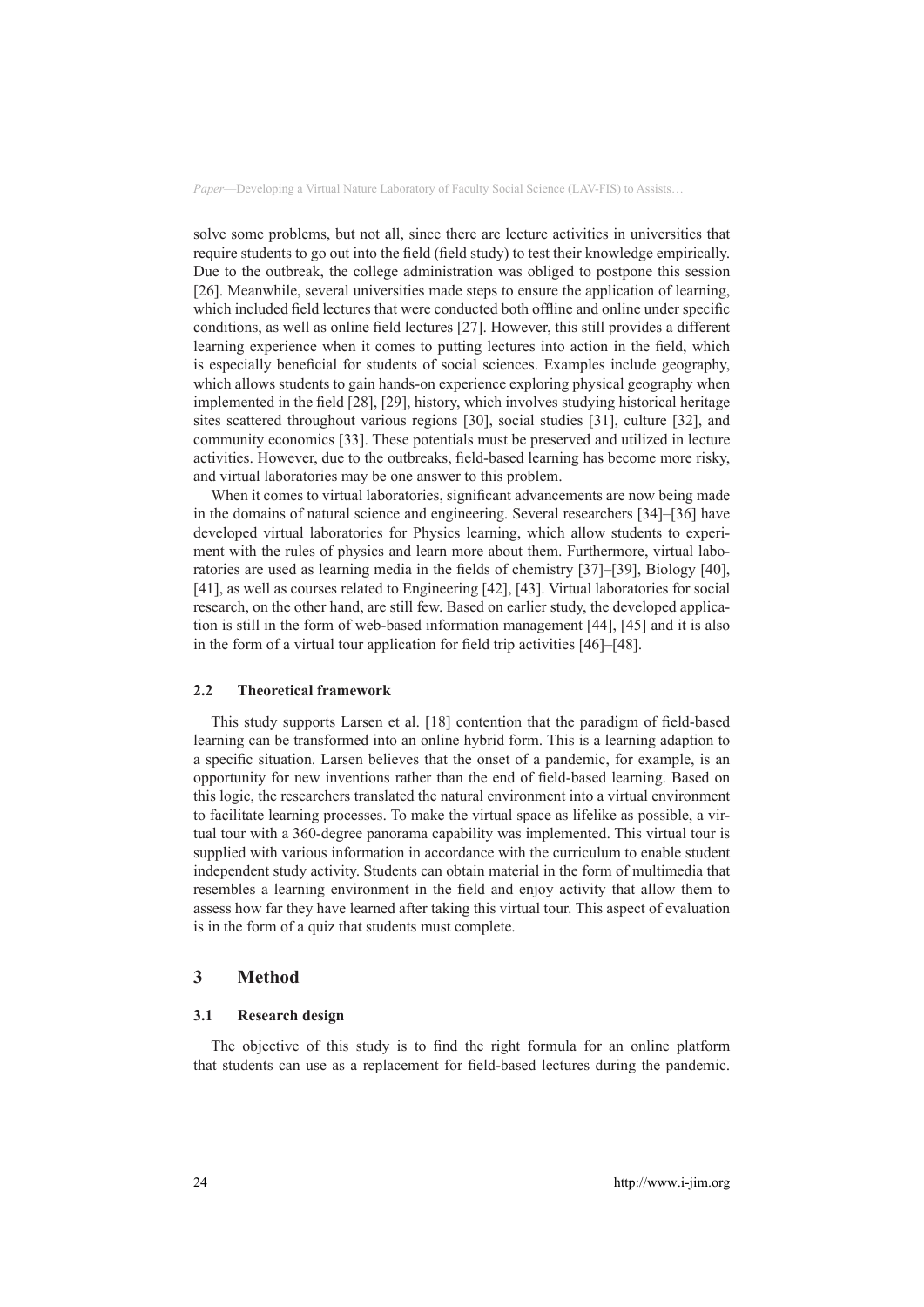Therefore, this study used a survey as data gathering method to explore student's preferences. This research used Krosnick's [49] survey research approach with some adjustments to fit the objectives of the study.

### **3.2 Participants**

Researchers distributed research instruments to 140 students at the Faculty of Social Science Universitas Negeri Malang, who frequently performed field lectures. These respondents included 107 female and 33 male students from a variety of majors (see Table 1). The students were classified according to their year of enrollment into college, as follows: 2016 (0.71%), 2017 (5%), 2018 (63.57%), 2019 (25%), and 2020 (25%)  $(5.72\%)$ .

| <b>Departement/Study Program</b>       | n  |
|----------------------------------------|----|
| Social Studies Education Study Program | 62 |
| Department of History                  | 49 |
| Department of Geography                | 20 |
| Department of Sociology                |    |
| Department of Law and Citizenship      |    |

**Table 1.** Respondent's distribution

### **3.3 Data collection**

The information for this study was obtained from 140 students who completed an electronic survey. The data gathered included: 1) student opinions if field-based learning is abolished during the pandemic; 2) the preferred form of field-based learning during the pandemic; 3) an online field-based learning platform needed by students during a pandemic; 4) applications that students want when field-based learning is carried out online; and 5) features that students want in applications for online field-based learning.

### **3.4 Data analysis**

Once downloaded, the data on our Google Form is tabulated for each item. To analyze the research data, we used descriptive statistical data analysis techniques to reveal its meaning [50].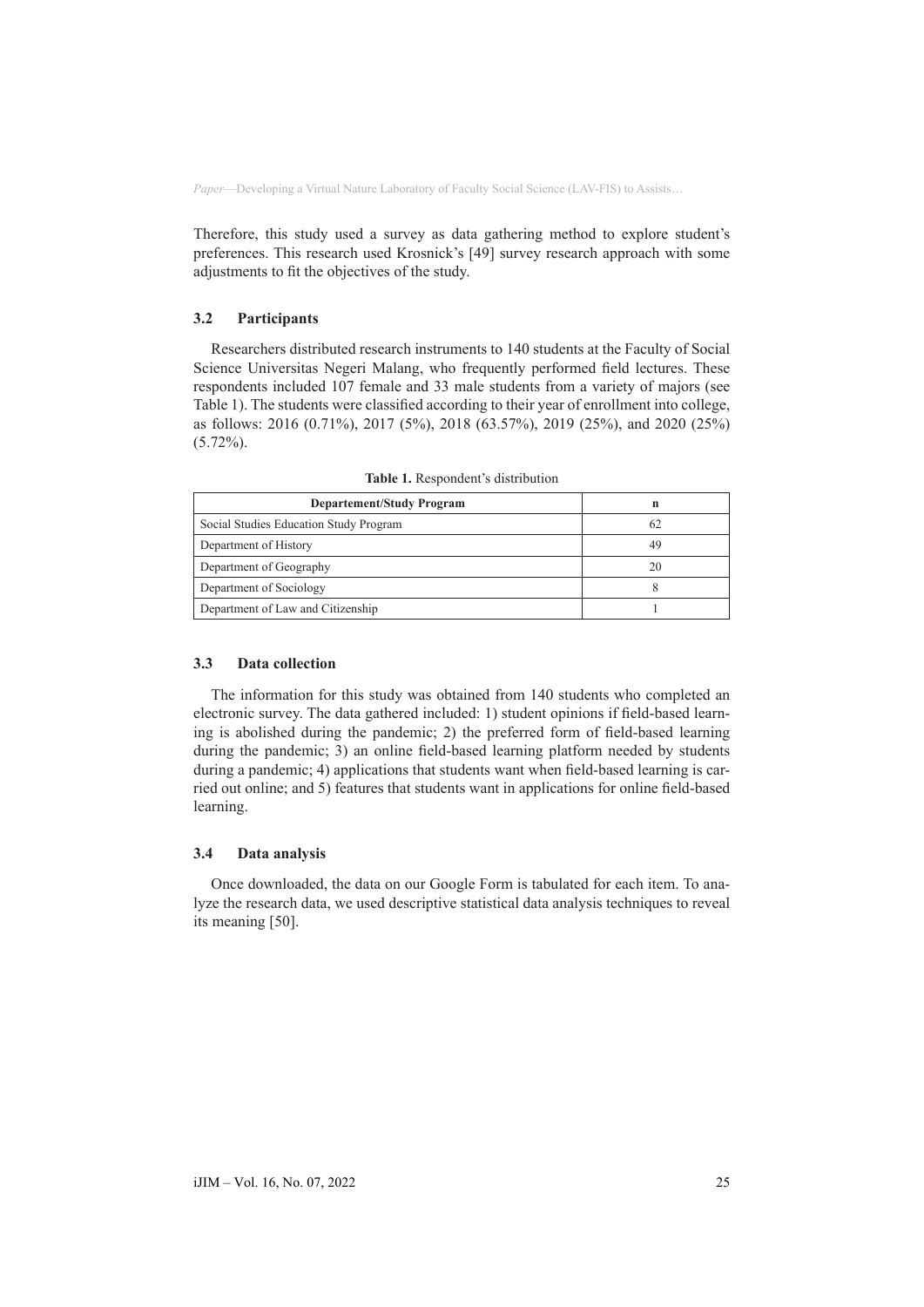# **4 Findings**

#### **4.1 Student opinions if field-based learning is abolished during pandemic**

| N <sub>0</sub>           | <b>Elimination of Field</b><br><b>Based Learning</b> | Total                        | Reason                                                             |  |
|--------------------------|------------------------------------------------------|------------------------------|--------------------------------------------------------------------|--|
| 1                        | Agree                                                | 41.42%                       | 86.20% health reasons                                              |  |
|                          |                                                      | 10.34% did not give a reason |                                                                    |  |
|                          |                                                      |                              | 1.72% ineffective                                                  |  |
|                          |                                                      |                              | 1.72% adaptation to other learning methods                         |  |
| $\mathfrak{D}_{1}^{(1)}$ | Disagree                                             | 57.14%                       | 61.25% interfere with competency achievement                       |  |
|                          |                                                      |                              | 20% did not give a reason reason                                   |  |
|                          |                                                      |                              | 7.5% of learning methods can be adapted according<br>to conditions |  |
|                          |                                                      |                              | 6.25% learning atmosphere is not conducive                         |  |
|                          |                                                      |                              | 1.25 can't interact with fellow students                           |  |
|                          |                                                      |                              | 1.25 can't enjoy entertainment                                     |  |
|                          |                                                      |                              | 1.25 interferes with physical health                               |  |
|                          |                                                      |                              | 1.25 interferes with mental health                                 |  |
| 3                        | No Answer                                            | 1.42%                        | did not give a reason reason                                       |  |

|  |  |  | Table 2. Student's perception |
|--|--|--|-------------------------------|
|--|--|--|-------------------------------|

Based on the data in Table 2, it can be concluded that 57.14% of students do not agree if field studies during the pandemic are abolished. They are afraid that it will interfere with the achievement of student competencies. On the other hand, a significant number of students (41.42%) agree that field studies should be omitted due to the health risks.

### **4.2 The desired form of field-based learning during the pandemic**

Based on these findings (see Figure 1), it can be inferred that, notwithstanding pandemic conditions, 75% (105 people) of students choose offline field-based learning, whereas 20% (28 people) prefer to do it online. Other findings indicated that among the 20% (28 students) who chose online, 14 people (50%) suggested using VR Apps (Virtual Reality Apps), 8 people (29%) suggested using other applications, and two persons (7%) suggested using DC Apps (data collector Apps); OM Apps (online meeting); and LS Apps) (live streaming Apps).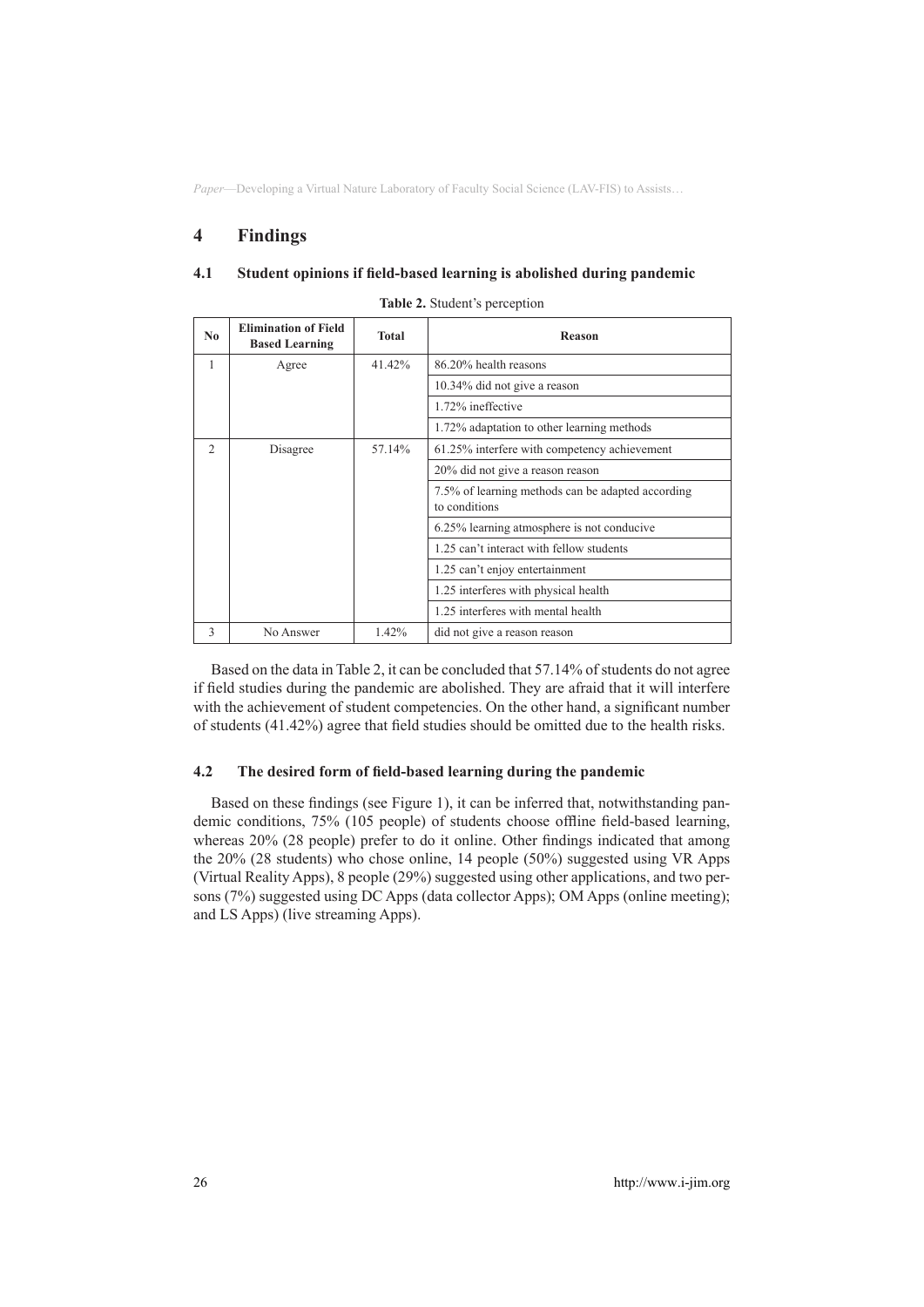

**4.3 Field-based learning platform preferred by the students during the pandemic**



**Fig. 2.** The need analysis of online FBL

According to the data collected (see Figure 2), the most popular field lecture platform among students if it is conducted online is online meetings (79%), with live streaming being the least popular platform choice (amounted only 3%).

### **4.4 The desired online application for field-based learning study by students**

Student preference for the 360 VR Panoramic a learning medium that may assist them in conducting online field-based learning is demonstrated very clearly in Figure 3. Meanwhile, other applications that were also chosen by students were multimedia apps (32%), video conferencing (27%), and live streaming (22%).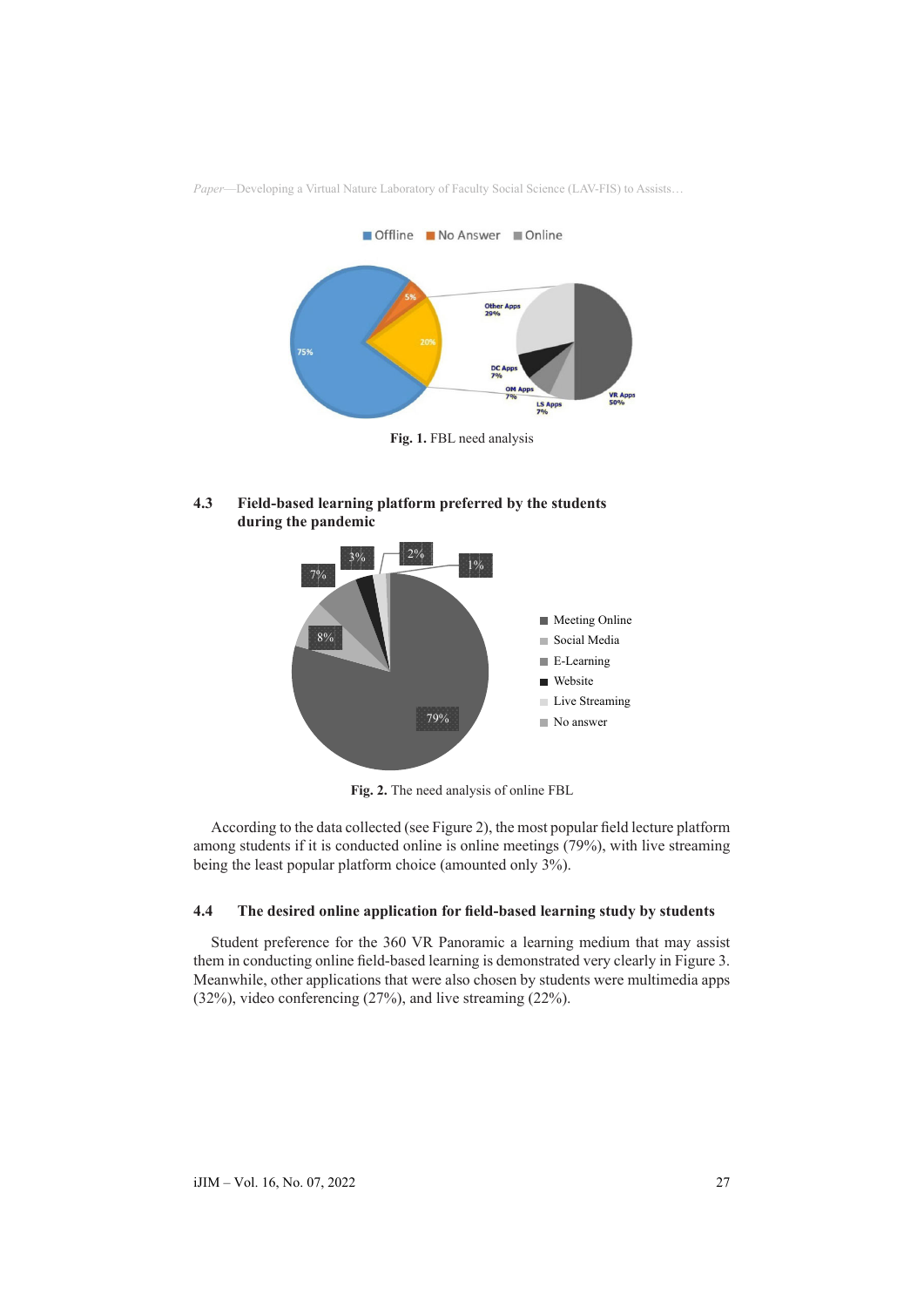

**Fig. 3.** The tendency of online FBL application that students required



# **4.5 The desired features of online field-based learning application by students**

Each application should have features that are not only attractive but also help the learning process. Likewise, what students expect from applications that will be developed for online field lecture activities. Figure 4 demonstrates that the 360 VR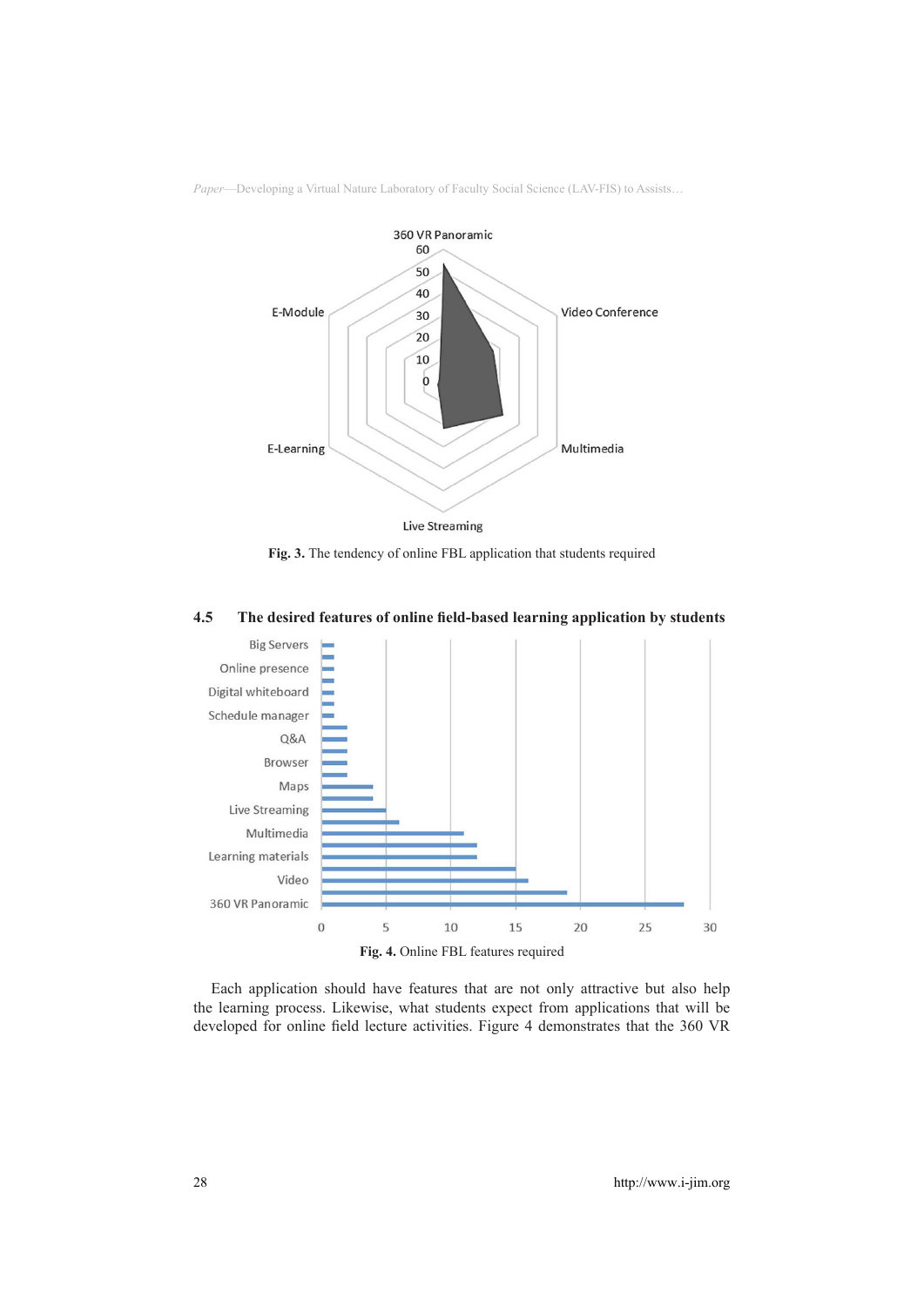Panoramic feature (28) is frequently referenced by students, indicating that it should be included in the developed program, along with online meeting capabilities (19), video connections (16), and Augmented Reality (15).

# **5 Discussion**

According to the statistics, the majority of students still want field lectures to take place throughout the pandemic. Field lectures are still expected to be held offline rather than online, according to them. They objected to the field lectures being eliminated since they are afraid of not acquiring the expected competency. This finding is backed up by prior research, which found that students still prefer face-to-face instruction [51]–[55]. This could be related to the difficulties that must be overcome when putting online learning into practice. Online learning, for example, has technological infrastructure restrictions [56], [57]. In addition to technological barriers, there are also individual (student learning styles, physical and mental health), domestic (financial difficulties), institutional (administrative, curriculum, school resources, and educator skills), and community (lockdown restrictions, infrastructure challenges, and socio-political issues) barriers [58]. Bozkurt et al. [59] study finds that students do not get adequate support psychologically, socially and academically. This may be related to the perception of parents regarding the implementation of online learning during the pandemic. Dong et al. [60] reported that parents generally have negative opinions about the value and benefits of online learning. They tend to refuse for reasons related to the lack of online learning, student discipline, lack of time, and professional knowledge of students. Referring to the framework of field-based education, Larsen et al. [18] claimed in their article that "the field has not ended," but is undergoing adaption to online and hybrid environments. In fact, long before this pandemic appeared, students were already familiar with various virtual applications, the internet, handheld devices, social media and others [61]. These technologies help students to learn about things in the field more easily and lead them to the cyborg generation [62], [63].

This study find that students want online meetings that are integrated with the 360-degree panoramic application, multimedia, Augmented Reality (AR), learning materials, and chat boxes. This crisis certainly gave rise to new innovations in the field of learning [64]–[66]. Learning in this time of crisis makes us more in touch with technology [65], [67]–[69]. Features that are useful in learning are also increasingly diverse, for example online meetings [70]–[72]. Learning management system [8], [73], [74], multimedia [75], [76] and features for learning evaluation [77]–[80]. Existing technological developments are increasingly sophisticated with the incorporation of the real world into virtual elements such as in Virtual reality (VR) [81]–[84] Augmented Reality (AR) [85]–[87]. And the newest, Mix reality (MR) feature [88], [89] take it one step further by enabling online learning experience that feels closer to the actual world. But more than visual experiences, the developed program also requires interactive capabilities where users can leave comments, bookmarks, and annotations, all of which can help to increase student learning qualities [90], [91]. Although it has been able to meet the needs of teaching and learning, technology is frequently thought to be inadequate to enable lecturers' supervision of students' integrity. Occasionally,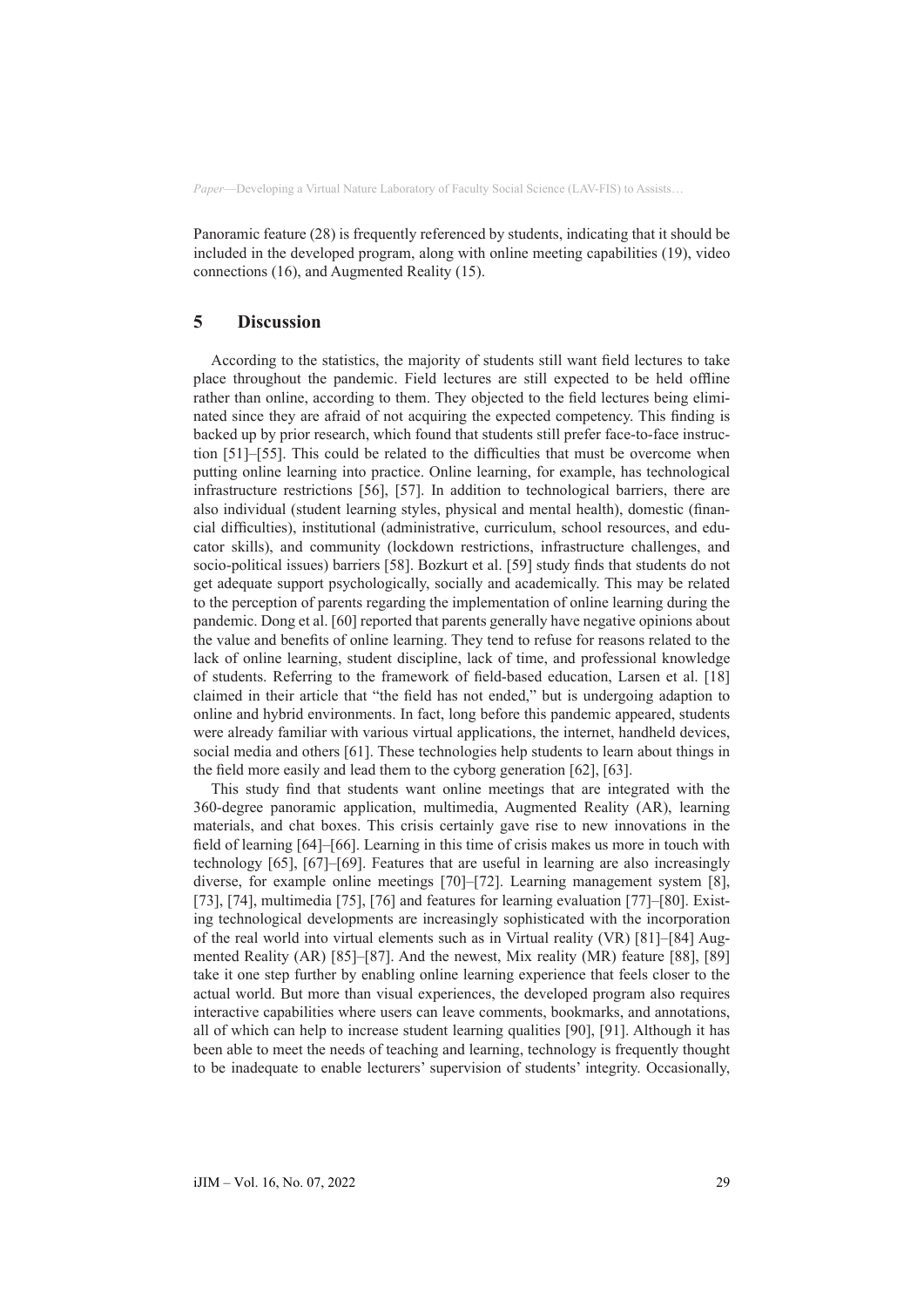questions emerge as to whether students are genuinely enrolled in distance courses that are delivered through an LMS. However, with the feature to detect student attendance in the LMS, however, there is no need to be concerned [92]. The Neural Turing Machine function can also be used to detect student interest in learning [93]. All those things strengthen the notion that engaging and complex features are critical to the longterm success of online learning. As a result, the more comprehensive and helpful the features provided by an application, the more likely it is to aid learning during this crisis. Its development path is fairly obvious, towards future education [94], [95].

### **6 Conclusion**

Due to a lack of studies that analyze the demands of the product to be developed, this research contributes to the initial study of development research. This study provides a fundamental viewpoint that learning practitioners should consider when developing various learning technology developments, particularly in virtual-based field-based learning. The results of the study indicate that there is an openness to paradigm shifts in field-based learning which begins to integrate technology in it. However, when field-based learning is translated to an online format, it is important to consider the application/platform that will be used as a learning tool. Applications/platforms that are developed need to pay attention to the completeness and sophistication of the features offered. In this context, students need applications that have features such as Virtual Reality Panorama 360o, video, Augmented Reality, learning materials, chat boxes, and multimedia. This research is limited to application development in the context of learning only. However, we believe that future researchers can further refine these findings so that they can be used as a basis for them for the future. We recommend the next researcher create a more current needs analysis model that may be applied in a variety of fields.

# **7 Acknowledgment**

Special acknowledgement goes to Universitas Negeri Malang for the research funding based on the Letter of Agreement Number 4.3.13/UN32/KP/2021.

# **8 References**

- [1] A. Sheikh et al., "Health information technology and digital innovation for national learning health and care systems," The Lancet Digital Health, vol. 3, no. 6, pp. e383–e396, 2021, [https://doi.org/10.1016/S2589-7500\(21\)00005-4](https://doi.org/10.1016/S2589-7500(21)00005-4)
- [2] R. Rehman and S. S. Fatima, "An innovation in Flipped Class Room: A teaching model to facilitate synchronous and asynchronous learning during a pandemic," Pak J Med Sci, vol. 37, no. 1, pp. 131–136, 2021, <https://doi.org/10.12669/pjms.37.1.3096>
- [3] H. Baber, "Modelling the acceptance of e-learning during the pandemic of COVID-19-A study of South Korea," The International Journal of Management Education, vol. 19, no. 2, p. 100503, 2021, <https://doi.org/10.1016/j.ijme.2021.100503>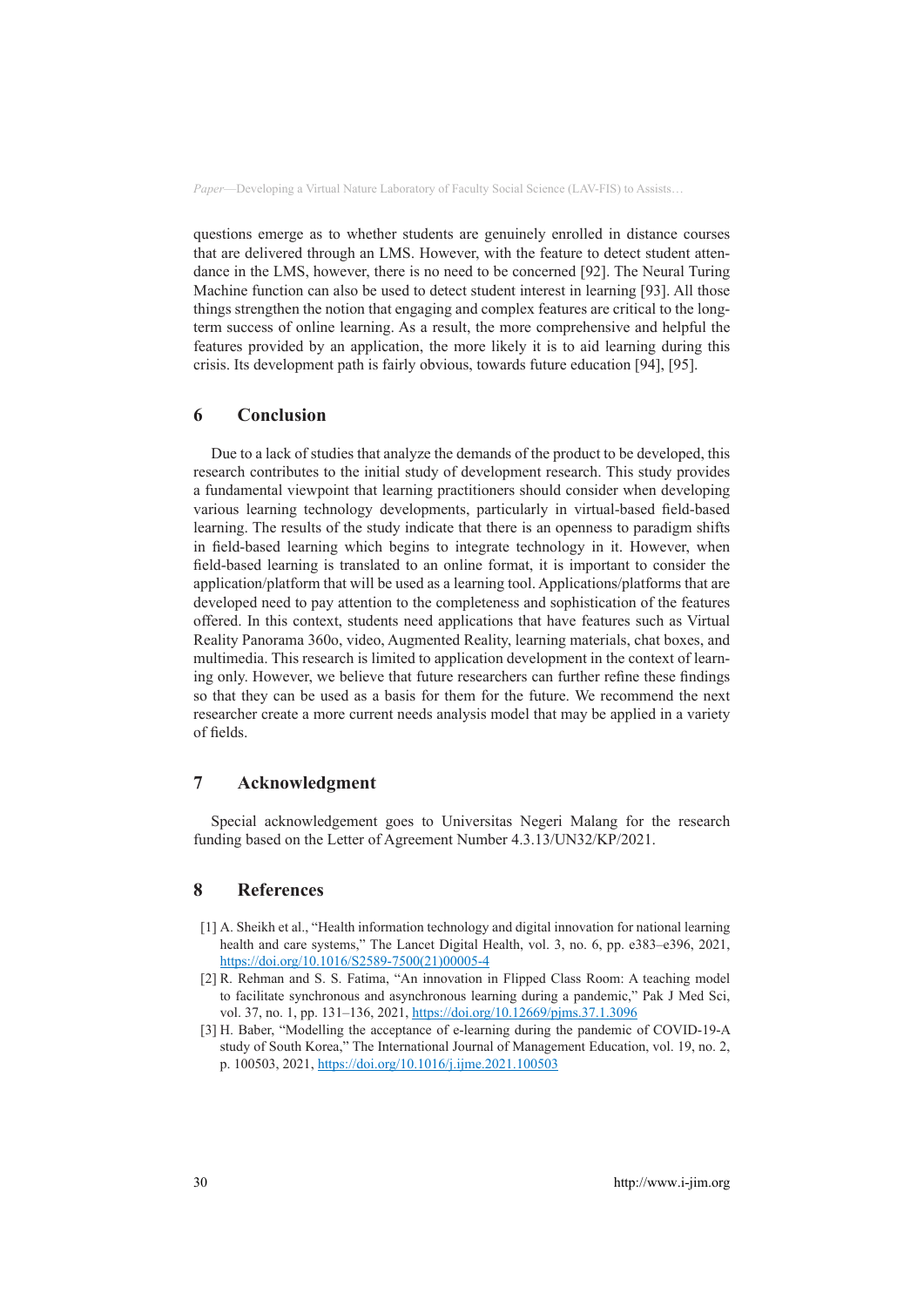- [4] S. Bhargava, N. Negbenebor, R. Sadoughifar, S. Ahmad, and G. Kroumpouzos, "Virtual conferences and e-learning in dermatology during COVID-19 pandemic: Results of a webbased, global survey," Clinics in Dermatology, vol. 39, no. 3, pp. 461–466, 2021, [https://doi.](https://doi.org/10.1016/j.clindermatol.2021.06.002) [org/10.1016/j.clindermatol.2021.06.002](https://doi.org/10.1016/j.clindermatol.2021.06.002)
- [5] M. Çınar, M. Ekici, and Ö. Demir, "A snapshot of the readiness for e-learning among in-service teachers prior to the pandemic-related transition to e-learning in Turkey," Teaching and Teacher Education, vol. 107, p. 103478, 2021, [https://doi.org/10.1016/j.](https://doi.org/10.1016/j.tate.2021.103478) [tate.2021.103478](https://doi.org/10.1016/j.tate.2021.103478)
- [6] A. B. Hani et al., "E-Learning during COVID-19 pandemic: Turning a crisis into opportunity: A cross-sectional study at the university of Jordan," Annals of Medicine and Surgery, p. 102882, 2021, <https://doi.org/10.1016/j.amsu.2021.102882>
- [7] H. Mulyono, G. Suryoputro, and S. R. Jamil, "The application of WhatsApp to support online learning during the COVID-19 pandemic in Indonesia," Heliyon, vol. 7, no. 8, p. e07853, 2021,<https://doi.org/10.1016/j.heliyon.2021.e07853>
- [8] B. Kurniawan, A. Purnomo, and Idris, "Penggunaan aplikasi google classroom sebagai upaya peningkatan pembelajaran online bagi guru matapelajaran IPS," International Journal of Community Service Learning, vol. 4, no. 1, Art. no. 1, 2020, [https://doi.org/10.23887/](https://doi.org/10.23887/ijcsl.v4i1.22236) [ijcsl.v4i1.22236](https://doi.org/10.23887/ijcsl.v4i1.22236)
- [9] G. Gunawan, A. A. Purwoko, A. Ramdani, and M. Yustiqvar, "Pembelajaran menggunakan learning management systemberbasis moodle pada masa pandemi Covid-19," Indonesian Journal of Teacher Education, vol. 2, no. 1, Art. no. 1, 2021.
- [10] K. Sara, F. L. Witi, and A. Mude, "Implementasi e-learning berbasis moodle di masa pandemi Covid 19," Journal of Administration and Educational Management (ALIGNMENT), vol. 3, no. 2, pp. 181–189, 2020,<https://doi.org/10.31539/alignment.v3i2.1813>
- [11] E. P. Yildiz, M. Tezer, and H. Uzunboylu, "Student opinion scale related to moodle LMS in an online learning environment: Validity and reliability study," International Journal of Interactive Mobile Technologies (iJIM), vol. 12, no. 4, Art. no. 4, 2018, [https://doi.org/10.3991/](https://doi.org/10.3991/ijim.v12i4.9205) [ijim.v12i4.9205](https://doi.org/10.3991/ijim.v12i4.9205)
- [12] I. K. Suartama, P. Setyosari, S. Sulthoni, and S. Ulfa, "Development of ubiquitous learning environment based on moodle learning management system," International Journal of Interactive Mobile Technologies (iJIM), vol. 14, no. 14, Art. no. 14, 2020, [https://doi.](https://doi.org/10.3991/ijim.v14i14.11775) [org/10.3991/ijim.v14i14.11775](https://doi.org/10.3991/ijim.v14i14.11775)
- [13] T. J. Mays, B. Ogange, B. Ogange, and K. Perris, "Supporting teachers moving online, using a MOOC, during the COVID-19 pandemic," Journal of Learning for Development, vol. 8, no. 1, pp. 27–41, 2021.
- [14] D. Sukriono and S. Sudirman, "Using massive open online course (MOOC) on Pancasila education increasing students' score," International Journal of Interactive Mobile Technologies (iJIM), vol. 14, no. 12, Art. no. 12, 2020, <https://doi.org/10.3991/ijim.v14i12.15593>
- [15] B. Kurniawan, A. Purnomo, I. Idris, K. R. Adi, and I. D. P. Eskassnanda, "Using SPADA brightspace to enhance pedagogical skills in teacher professional program," iJET, vol. 15, no. 7, pp. 180–187, 2020.<https://doi.org/10.3991/ijet.v15i07.13371>
- [16] MENDAGRI, "Instruksi Menteri Dalam Negeri Nomor 15 Tahun 2021 Tentang Pemberlakuan Pembatasan Kegiatan Masyarakat Darurat Corona Virus Disease 2019 Di Wilayah Jawa dan Bali." 2021. [Online]. Available: [https://covid19.go.id/storage/app/media/Regu](https://covid19.go.id/storage/app/media/Regulasi/2021/Juli/INMENDAGRI NO 15 TAHUN 2021 TENTANG PPKM DARURAT.pdf)[lasi/2021/Juli/INMENDAGRI%20NO%2015%20TAHUN%202021%20TENTANG%20](https://covid19.go.id/storage/app/media/Regulasi/2021/Juli/INMENDAGRI NO 15 TAHUN 2021 TENTANG PPKM DARURAT.pdf) [PPKM%20DARURAT.pdf](https://covid19.go.id/storage/app/media/Regulasi/2021/Juli/INMENDAGRI NO 15 TAHUN 2021 TENTANG PPKM DARURAT.pdf)
- [17] N.-J. Jiang et al., "Geotechnical and geoenvironmental engineering education during the pandemic," Environmental Geotechnics, vol. 8, no. 3, pp. 233–243, 2021, [https://doi.](https://doi.org/10.1680/jenge.20.00086) [org/10.1680/jenge.20.00086](https://doi.org/10.1680/jenge.20.00086)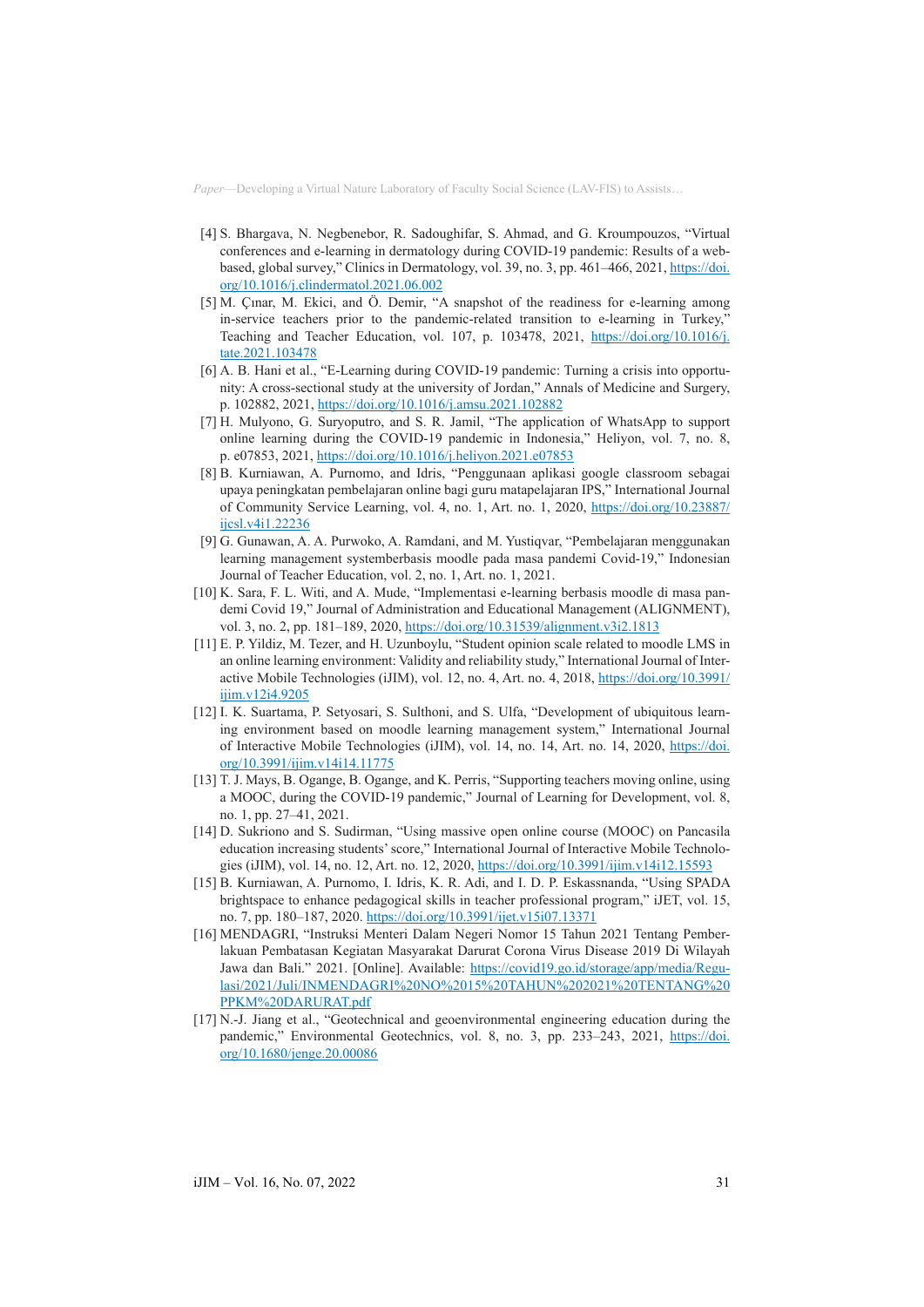- [18] T. Larsen, L. Tabor, and P. Smith, "End of the field? hacking online and hybrid environments for field-based learning in geography education," Journal of Geography, vol. 120, no. 1, pp. 3–11, 2021, <https://doi.org/10.1080/00221341.2020.1858325>
- [19] S. Papadakis, "Advances in Mobile Learning Educational Research (AMLER): Mobile learning as an educational reform," Advances in Mobile Learning Educational Research, vol. 1, no. 1, pp. 1–4, 2021.<https://doi.org/10.25082/AMLER.2021.01.001>
- [20] T. Karakose, H. Polat, and S. Papadakis, "Examining teachers' perspectives on school principals' digital leadership roles and technology capabilities during the COVID-19 pandemic," Sustainability, vol. 13, no. 23, p. 13448, 2021.<https://doi.org/10.3390/su132313448>
- [21] S. Poultsakis, S. Papadakis, M. Kalogiannakis, and S. Psycharis, "The management of digital learning objects of natural sciences and digital experiment simulation tools by teachers," Advances in Mobile Learning Educational Research, vol. 1, no. 2, pp. 58–71, 2021.<https://doi.org/10.25082/AMLER.2021.02.002>
- [22] T. Karakose, R. Yirci, and S. Papadakis, "Exploring the interrelationship between covid-19 phobia, work–family conflict, family–work conflict, and life satisfaction among school administrators for advancing sustainable management," Sustainability, vol. 13, no. 15, p. 8654, 2021. <https://doi.org/10.3390/su13158654>
- [23] A. Asmuni, "Problematika pembelajaran Daring di masa pandemi Covid-19 dan solusi pemecahannya," Jurnal Paedagogy, vol. 7, no. 4, pp. 281–288, 2020. [https://doi.org/10.33394/](https://doi.org/10.33394/jp.v7i4.2941) in v7i4.2941
- [24] D. Jamaluddin, T. Ratnasih, H. Gunawan, and E. Paujiah, "Pembelajaran daring masa pandemik Covid-19 pada calon guru: Hambatan, solusi dan proyeksi," LP2M, 2020.
- [25] A. Sadikin and A. Hamidah, "Pembelajaran daring di tengah wabah Covid-19: (Online Learning in the Middle of the Covid-19 Pandemic)," Biodik, vol. 6, no. 2, pp. 214–224, 2020.<https://doi.org/10.22437/bio.v6i2.9759>
- [26] B. Setiaji and P. A. C. Dinata, "Analisis kesiapan mahasiswa jurusan pendidikan fisika menggunakan e-learning dalam situasi pandemi Covid-19," Jurnal Inovasi Pendidikan IPA, vol. 6, no. 1, pp. 59-70, 2020.<https://doi.org/10.21831/jipi.v6i1.31562>
- [27] UM, "Surat Edarasan No. 17.12.70/UN32.I/SE/2020 Tentang Penyelenggaraan Pembelajaran Pada Semester Genap Tahun Akademik 2020-2021." Universitas Negeri Malang, 2020. [Online]. Available: [http://ft.um.ac.id/wp-content/uploads/2020/12/Surat-Edaran-Tentang-](http://ft.um.ac.id/wp-content/uploads/2020/12/Surat-Edaran-Tentang-Penyelenggaraan-Pembelajaran-Pada-Semester-Genap-Tahun-Akademik-2020-2021.pdf)[Penyelenggaraan-Pembelajaran-Pada-Semester-Genap-Tahun-Akademik-2020-2021.pdf](http://ft.um.ac.id/wp-content/uploads/2020/12/Surat-Edaran-Tentang-Penyelenggaraan-Pembelajaran-Pada-Semester-Genap-Tahun-Akademik-2020-2021.pdf)
- [28] D. Arinta, S. Utaya, and I. K. Astina, "Implementasi pembelajaran kuliah kerja lapangan dalam meningkatkan minat belajar mahasiswa program studi pendidikan Geografi Universitas Negeri Malang," PhD Thesis, State University of Malang, 2016.
- [29] S. Sugiharyanto, "Kelayakan wilayah perbukitan jiwo sebagai laboratorium alam untuk praktik kerja lapangan geografi fisik mahasiswa jurusan pendidikan geografi," Geomedia: Majalah Ilmiah dan Informasi Kegeografian, vol. 5, no. 1, 2007. [https://doi.org/](https://doi.org/10.21831/gm.v5i1.14198) [10.21831/gm.v5i1.14198](https://doi.org/10.21831/gm.v5i1.14198)
- [30] A. Susilo and R. Wulansari, "Kuliah lapangan sejarah sebagai penguatan pendidikan karakter mahasiswa STKIP PGRI lubuklinggau," Criksetra: Jurnal Pendidikan Sejarah, vol. 8, no. 2, pp. 1-17, 2019. <https://doi.org/10.36706/jc.v8i2.9369>
- [31] Y. N. Bola, "Pengaruh penerepan metode karyawisata terhadap pembelajaran sosiologi," Sociological Education, vol. 1, no. 1, pp. 20–26, 2020.
- [32] L. N. Ward, "The science museum field trip: A case study of urban teachers' perspectives, experiences and planning processes," PhD Thesis, Roosevelt University, 2020.
- [33] T. U. Ermawati, "Pengaruh metode pembelajaran outdoor study dalam bentuk field work pada materi kegiatan ekonomi terhadap hasil belajar ips terpadu siswa SMP," PhD Thesis, Iain Ponorogo, 2020.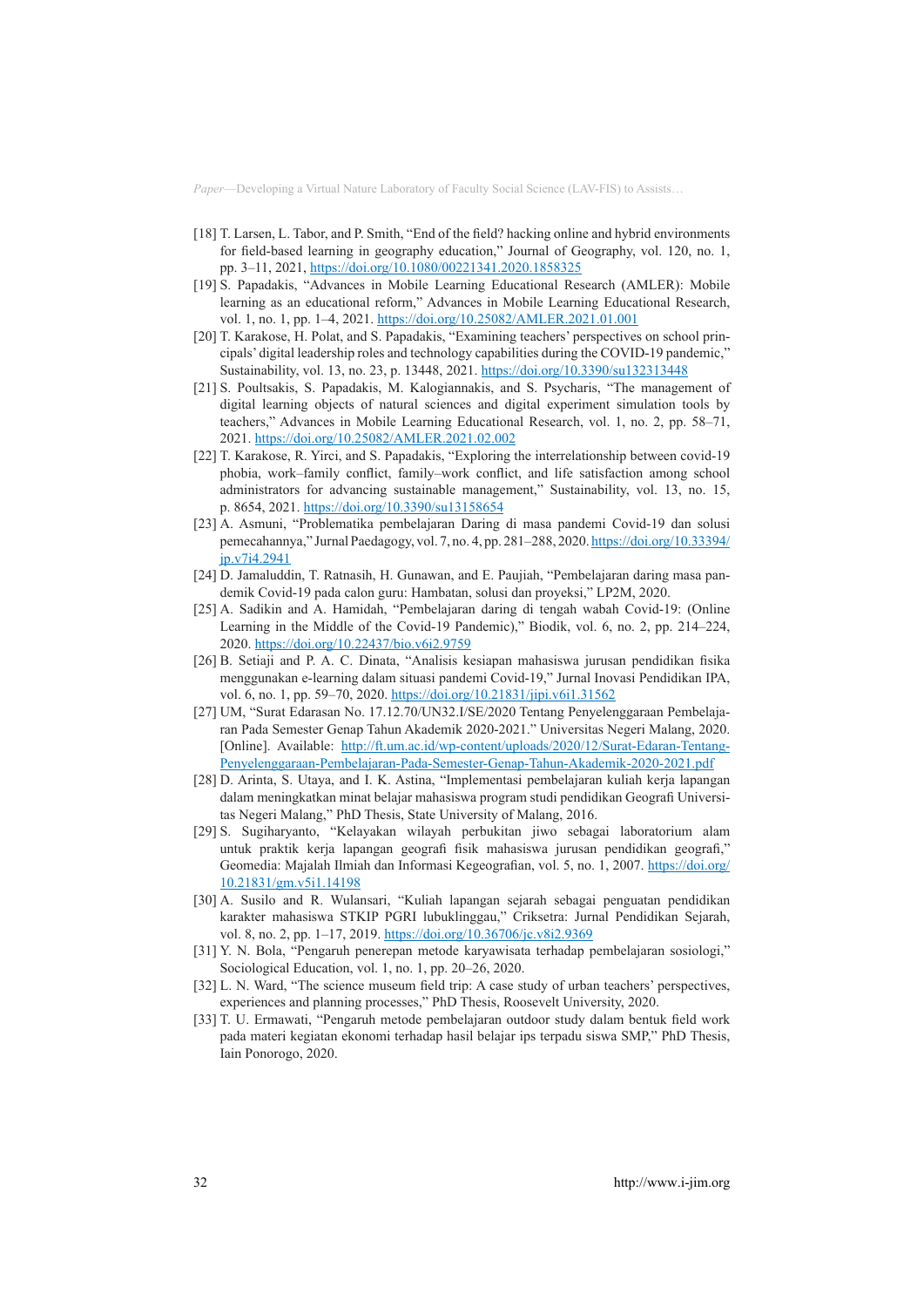- [34] S. Fitriya, A. D. Lesmono, A. M. Si, and S. Wahyuni, "Pengembangan Petunjuk Praktikum Fisika Berbasis Laboratorium Virtual (Virtual Laboratory) pada Pembelajaran Fisika di SMP/MTs," 2013.
- [35] G. Gunawan and L. Liliasari, "Model virtual laboratory fisika modern untuk meningkatkan disposisi berpikir kritis calon guru," Cakrawala Pendidikan, no. 2, p. 75908, 2012.
- [36] I. Yusuf, S. W. Widyaningsih, and D. Purwati, "Pengembangan perangkat pembelajaran Fisika Modern berbasis media laboratorium virtual berdasarkan paradigma pembelajaran abad 21 dan Kurikulum 2013," Pancaran Pendidikan, vol. 4, no. 2, pp. 189–200, 2015.
- [37] Y. Raini and A. A. Wiranata, "Pengaruh media laboratorium virtual (PhET) terhadap kemampuan praktikum kimia siswa smk taruna terpadu bogor," Educate: Jurnal Teknologi Pendidikan, vol. 5, no. 2, pp. 77–85, 2020.
- [38] F. Ekaputra, "Efektivitas laboratorium virtual kimia berbasis hypertext markup language 5 untuk meningkatkan sikap ilmiah dan prestasi belajar," Tarbawy: Jurnal Pendidikan Islam, vol. 7, no. 1, pp. 6–16, 2020. <https://doi.org/10.32923/tarbawy.v7i1.1201>
- [39] B. Benarivo Mangengke and K. Dwiningsih, "Validitas media pembelajaran berbasis laboratorium virtual pada sub materi kimia unsur aluminium," UNESA Journal of Chemical Education, vol. 9, no. 1, 2020.
- [40] I. Aripin and Y. Suryaningsih, "Peranan Virtual Laboratory Dalam Pembelajaran Biologi," in Prosiding Seminar Nasional Pendidikan, 2020, vol. 2, pp. 758–763.
- [41] S. Sugiharti and M. K. Sugandi, "Laboratorium virtual: Media praktikum online untuk meningkatkan pemahaman siswa di masa pandemi," in Prosiding Seminar Nasional Pendidikan, 2020, vol. 2, pp. 45–51.
- [42] I. Islahudin and M. Isnaini, "Pemanfaatan laboratorium virtual berbasis software electronics workbench (EWB) untuk menunjang pemahaman konsep mahasiswa pada mata kuliah elektronika dasar I," ORBITA: Jurnal Kajian, Inovasi dan Aplikasi Pendidikan Fisika, vol. 5, no. 2, pp. 96–100, 2020. <https://doi.org/10.31764/orbita.v5i2.1394>
- [43] A. Rachmat, E. D. Jannati, D. Susandi, I. Kaniawati, and P. Siahaan, "Application of vlabbased stem in the direct circuit electricity section," in Journal of Physics: Conference Series, 2020, vol. 1477, p. 052020.<https://doi.org/10.1088/1742-6596/1477/5/052020>
- [44] S. T. Safitri and D. Supriyadi, "Rancang Bangun sistem informasi praktek kerja lapangan berbasis web dengan metode waterfall," Jurnal Infotel, vol. 7, no. 1, pp. 69-74, 2015. [https://](https://doi.org/10.20895/infotel.v7i1.32) [doi.org/10.20895/infotel.v7i1.32](https://doi.org/10.20895/infotel.v7i1.32)
- [45] F. Anasari, A. Suyatno, and I. F. Astuti, "Sistem pelaporan terpadu kuliah kerja nyata berbasis digital (Studi Kasus: Lembaga Pengabdian Kepada Masyarakat Universitas Mulawarman)," Informatika Mulawarman: Jurnal Ilmiah Ilmu Komputer, vol. 10, no. 1, pp. 11–19, 2016. <https://doi.org/10.30872/jim.v10i1.18>
- [46] J. Stainfield, P. Fisher, B. Ford, and M. Solem, "International virtual field trips: A new direction?," Journal of Geography in Higher Education, vol. 24, no. 2, pp. 255–262, 2000. [https://](https://doi.org/10.1080/713677387) [doi.org/10.1080/713677387](https://doi.org/10.1080/713677387)
- [47] A. Z. Z. Falani, H. H. A. S. Ramadan, and E. S. Setiawan, "Implementasi sistem virtual tour berbasis e-panorama untuk pengenalan kampus universitas narotama surabaya," Insand Comtech: Information Science and Computer Technology Journal, vol. 1, no. 1, Art. no. 1, May 2016, Accessed: Dec. 26, 2020. [Online]. Available: [http://ejournal.unira.ac.id/index.](http://ejournal.unira.ac.id/index.php/insand_comtech/article/view/101) [php/insand\\_comtech/article/view/101](http://ejournal.unira.ac.id/index.php/insand_comtech/article/view/101)
- [48] V. A. Melinda, N. S. Degeng, and D. Kuswandi, "Pengembangan media video pembelajaran IPS berbasis virtual field trip (VFT) Pada Kelas V Sdnu Kratonkencong," JINOTEP (Jurnal Inovasi dan Teknologi Pembelajaran): Kajian dan Riset Dalam Teknologi Pembelajaran, vol. 3, no. 2, pp. 158–164, 2018.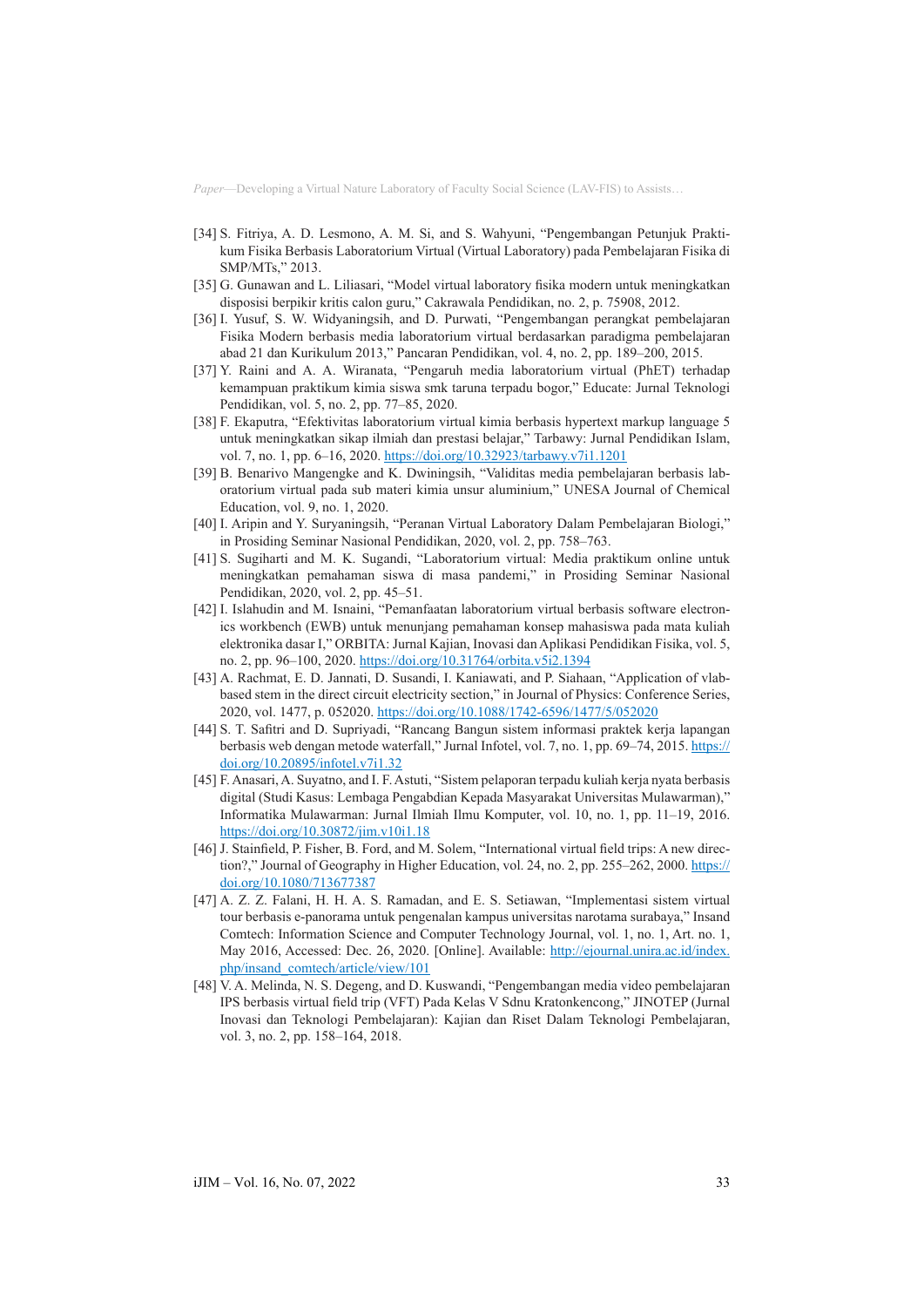- [49] J. A. Krosnick, "Survey Research," Nov. 28, 2003. [https://www.annualreviews.org/doi/](https://www.annualreviews.org/doi/abs/10.1146/annurev.psych.50.1.537 ) [abs/10.1146/annurev.psych.50.1.537](https://www.annualreviews.org/doi/abs/10.1146/annurev.psych.50.1.537 ) (accessed Sep. 28, 2021). [https://doi.org/10.1146/](https://doi.org/10.1146/annurev.psych.50.1.537) [annurev.psych.50.1.537](https://doi.org/10.1146/annurev.psych.50.1.537)
- [50] M. J. Fisher and A. P. Marshall, "Understanding descriptive statistics," Australian Critical Care, vol. 22, no. 2, pp. 93–97, 2009.<https://doi.org/10.1016/j.aucc.2008.11.003>
- [51] M. Abou Naaj, M. Nachouki, and A. Ankit, "Evaluating student satisfaction with blended learning in a gender-segregated environment," Journal of Information Technology Education: Research, vol. 11, no. 1, pp. 185–200, 2012. <https://doi.org/10.28945/1692>
- [52] P. Dougherty, J. Butler, and S. Hyde, "A hybrid instructional model for post graduate education: A case study from the united arab emirates," International Journal for CrossDisciplinary Subjects in Education, vol. 2, no. 4, pp. 549–54, 2011. [https://doi.org/10.20533/](https://doi.org/10.20533/ijcdse.2042.6364.2011.0076) [ijcdse.2042.6364.2011.0076](https://doi.org/10.20533/ijcdse.2042.6364.2011.0076)
- [53] P. Fidalgo, J. Thormann, O. Kulyk, and J. A. Lencastre, "Students' perceptions on distance education: A multinational study," International Journal of Educational Technology in Higher Education, vol. 17, pp. 1–18, 2020. <https://doi.org/10.1186/s41239-020-00194-2>
- [54] E. Hussein, S. Daoud, H. Alrabaiah, and R. Badawi, "Exploring undergraduate students' attitudes towards emergency online learning during COVID-19: A case from the UAE," Children and Youth Services Review, vol. 119, p. 105699, 2020, [https://doi.org/10.1016/j.](https://doi.org/10.1016/j.childyouth.2020.105699) [childyouth.2020.105699](https://doi.org/10.1016/j.childyouth.2020.105699)
- [55] J. Moussa-Inaty, "Student experiences of a blended learning environment," International Journal of Learning, Teaching and Educational Research, vol. 16, no. 9, pp. 60–72, 2017. <https://doi.org/10.26803/ijlter.16.9.5>
- [56] M. Adnan and K. Anwar, "Online learning amid the COVID-19 pandemic: Students' perspectives," Online Submission, vol. 2, no. 1, pp. 45–51, 2020. [https://doi.org/10.33902/](https://doi.org/10.33902/JPSP.2020261309) [JPSP.2020261309](https://doi.org/10.33902/JPSP.2020261309)
- [57] W. Zhang, Y. Wang, L. Yang, and C. Wang, "Suspending classes without stopping learning: China's education emergency management policy in the COVID-19 outbreak." Multidisciplinary digital publishing institute, 2020. <https://doi.org/10.3390/jrfm13030055>
- [58] R. E. Baticulon et al., "Barriers to online learning in the time of COVID-19: A national survey of medical students in the Philippines," Med. Sci. Educ., vol. 31, no. 2, pp. 615–626, 2021 <https://doi.org/10.1007/s40670-021-01231-z>
- [59] A. Bozkurt et al., "A global outlook to the interruption of education due to COVID-19 pandemic: Navigating in a time of uncertainty and crisis," Asian Journal of Distance Education, vol. 15, no. 1, pp. 1–126, 2020.
- [60] C. Dong, S. Cao, and H. Li, "Young children's online learning during COVID-19 pandemic: Chinese parents' beliefs and attitudes," Children and Youth Services Review, vol. 118, p. 105440, 2020, <https://doi.org/10.1016/j.childyouth.2020.105440>
- [61] W. J. Mitchell, "E-bodies, e-building, e-cities," Designing for a digital world, pp. 50–56, 2002.
- [62] J. Lovelock, Novacene: The coming age of hyperintelligence. Mit Press, 2019.
- [63] D. McPheeters, "Cyborg learning theory: Technology in education and the blurring of boundaries," in E-Learn: World Conference on E-Learning in Corporate, Government, Healthcare, and Higher Education, 2009, pp. 2937–2942.
- [64] O. B. Adedoyin and E. Soykan, "Covid-19 pandemic and online learning: the challenges and opportunities," Interactive Learning Environments, pp. 1–13, 2020. [https://doi.org/10.1080/](https://doi.org/10.1080/10494820.2020.1813180) [10494820.2020.1813180](https://doi.org/10.1080/10494820.2020.1813180)
- [65] R. C. Chick et al., "Using technology to maintain the education of residents during the COVID-19 pandemic," Journal of Surgical Education, vol. 77, no. 4, pp. 729–732, 2020, <https://doi.org/10.1016/j.jsurg.2020.03.018>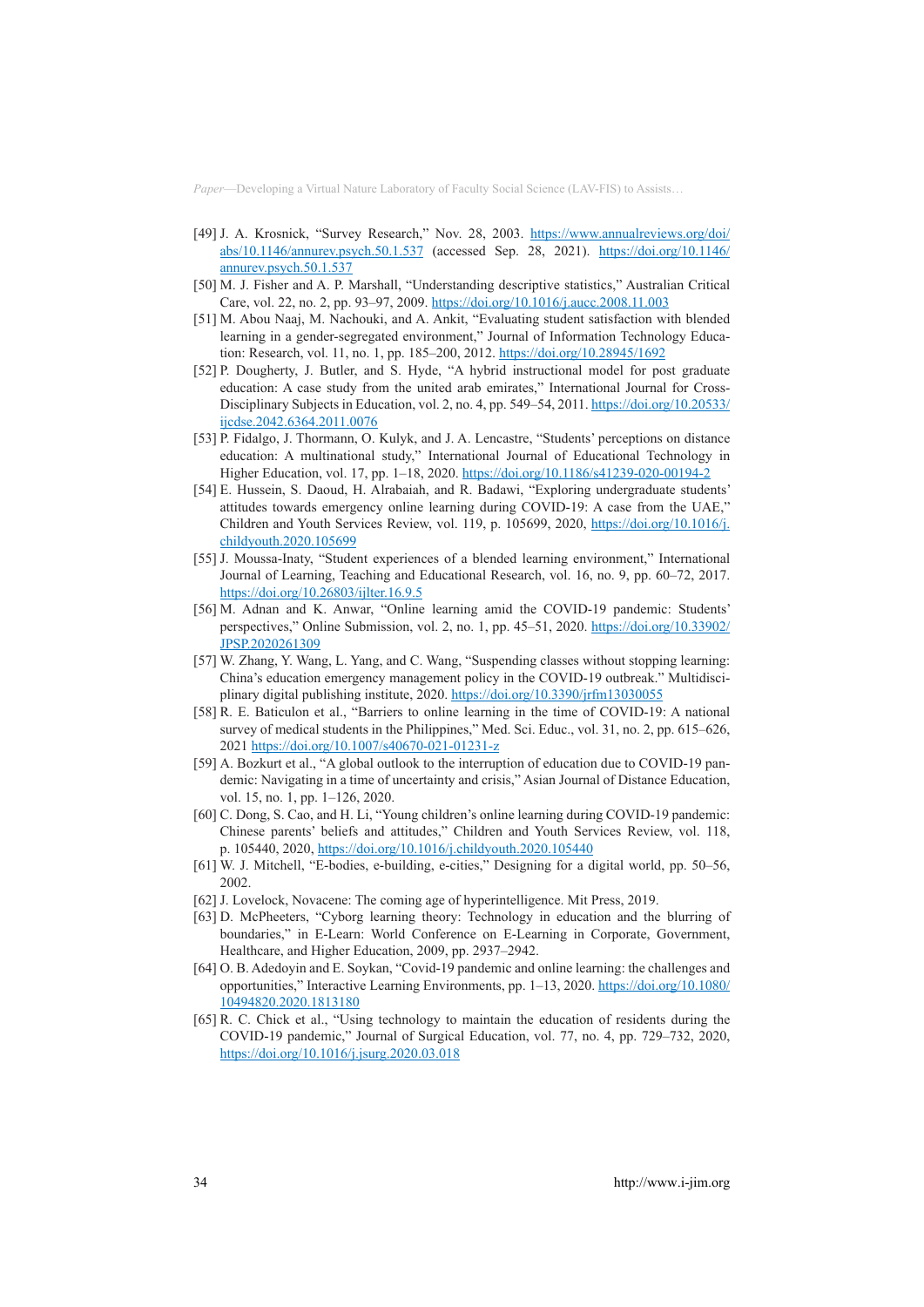- [66] S. M. Lee and S. Trimi, "Convergence innovation in the digital age and in the COVID-19 pandemic crisis," Journal of Business Research, vol. 123, pp. 14–22, 2021, [https://doi.](https://doi.org/10.1016/j.jbusres.2020.09.041) [org/10.1016/j.jbusres.2020.09.041](https://doi.org/10.1016/j.jbusres.2020.09.041)
- [67] A. Bradley and B. Davies, "Devastation and innovation: examining prison education during a national pandemic," Journal of Criminal Psychology, 2021. [https://doi.org/10.1108/](https://doi.org/10.1108/JCP-12-2020-0051) [JCP-12-2020-0051](https://doi.org/10.1108/JCP-12-2020-0051)
- [68] R. E. Ferdig, E. Baumgartner, R. Hartshorne, R. Kaplan-Rakowski, and C. Mouza, Teaching, technology, and teacher education during the COVID-19 pandemic: Stories from the field. Association for the Advancement of Computing in Education Waynesville, NC, 2020.
- [69] K. Schildkamp, I. Wopereis, M. Kat-De Jong, A. Peet, and I. J. Hoetjes, "Building blocks of instructor professional development for innovative ICT use during a pandemic," Journal of Professional Capital and Community, 2020.<https://doi.org/10.1108/JPCC-06-2020-0034>
- [70] R. S. Al-Maroof, S. A. Salloum, A. E. Hassanien, and K. Shaalan, "Fear from COVID-19 and technology adoption: The impact of Google Meet during Coronavirus pandemic," Interactive Learning Environments, pp. 1–16, 2020. [https://doi.org/10.1080/10494820.2020.183](https://doi.org/10.1080/10494820.2020.1830121) [0121](https://doi.org/10.1080/10494820.2020.1830121)
- [71] L. B. Balsam, "Commentary: Zoom into the future with the virtual mock oral examination," JTCVS Open, vol. 3, pp. 138–139, 2020,<https://doi.org/10.1016/j.xjon.2020.08.007>
- [72] H. R. C. Dharma, D. Asmarani, and U. P. Dewi, "Basic Japanese grammar and conversation e-learning through Skype and Zoom online application," Procedia Computer Science, vol. 116, pp. 267–273, 2017.<https://doi.org/10.1016/j.procs.2017.10.055>
- [73] M. Á. Conde, F. J. García-Peñalvo, M. J. Rodríguez-Conde, M. Alier, M. J. Casany, and J. Piguillem, "An evolving learning management system for new educational environments using 2.0 tools," Interactive Learning Environments, vol. 22, no. 2, pp. 188–204, 2014. <https://doi.org/10.1080/10494820.2012.745433>
- [74] S. A. Raza, W. Qazi, K. A. Khan, and J. Salam, "Social isolation and acceptance of the learning management system (LMS) in the time of COVID-19 pandemic: An expansion of the UTAUT model," Journal of Educational Computing Research, vol. 59, no. 2, pp. 183–208, 2021.<https://doi.org/10.1177/0735633120960421>
- [75] A. Badana and N. Onishchenkoa, "Multimedia technologies in foreign language learning under pandemic," 2021.
- [76] N. Zulkifli, H. Ferdiansyah, and M. Mardhatillah, "The development of multimedia computer graphics learning in supporting learning during the Covid-19 pandemic," Edumaspul: Jurnal Pendidikan, vol. 5, no. 2, pp. 335–342, 2021. [https://doi.org/10.33487/edumaspul.](https://doi.org/10.33487/edumaspul.v5i2.2076) [v5i2.2076](https://doi.org/10.33487/edumaspul.v5i2.2076)
- [77] F. B. Al-Taweel, A. A. Abdulkareem, S. S. Gul, and M. L. Alshami, "Evaluation of technology-based learning by dental students during the pandemic outbreak of coronavirus disease 2019," European Journal of Dental Education, vol. 25, no. 1, pp. 183–190, 2021, <https://doi.org/10.1111/eje.12589>
- [78] M. García-Alberti, F. Suárez, I. Chiyón, and J. C. Mosquera Feijoo, "Challenges and experiences of online evaluation in courses of civil engineering during the lockdown learning due to the COVID-19 pandemic," Education Sciences, vol. 11, no. 2, p. 59, 2021. [https://doi.](https://doi.org/10.3390/educsci11020059) [org/10.3390/educsci11020059](https://doi.org/10.3390/educsci11020059)
- [79] S. Gurajala, "Maximizing the utility of online assessment tools in the pandemic era-A narrative review," Journal of Education Technology in Health Sciences, vol. 7, no. 3, pp. 80–85, 2021.<https://doi.org/10.18231/j.jeths.2020.020>
- [80] F. Yahya, H. Hermansyah, D. Mardhia, H. Sahidu, and G. Gunawan, "The use of Whatsapp application in learning evaluation activities during Covid-19 pandemic," in 2nd Annual Conference on Education and Social Science (Access 2020), 2021, pp. 371–374. [https://doi.](https://doi.org/10.2991/assehr.k.210525.111) [org/10.2991/assehr.k.210525.111](https://doi.org/10.2991/assehr.k.210525.111)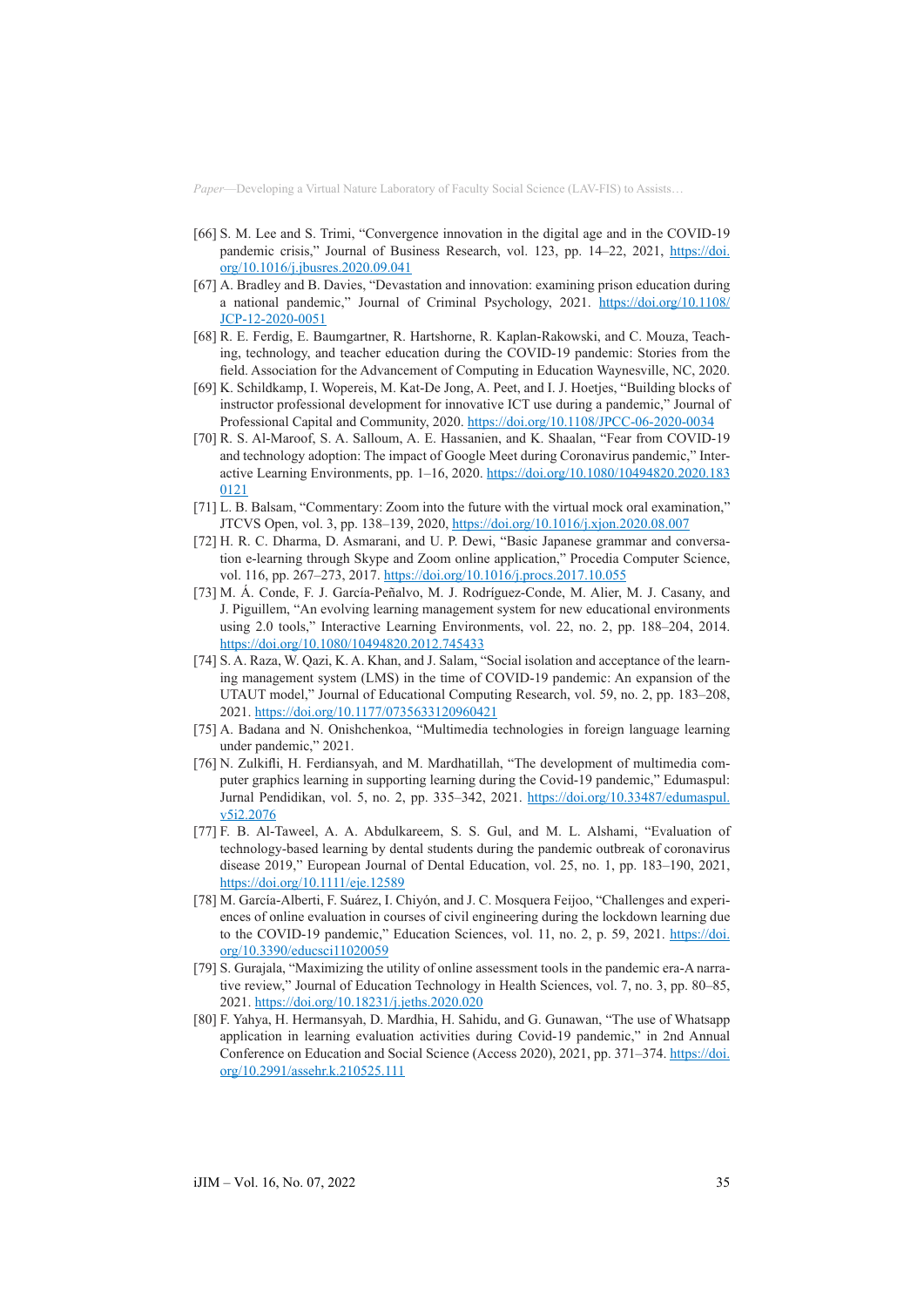- [81] O. S. Itani and L. D. Hollebeek, "Light at the end of the tunnel: Visitors' virtual reality (versus in-person) attraction site tour-related behavioral intentions during and post-COVID-19," Tourism Management, vol. 84, p. 104290, 2021, [https://doi.org/10.1016/j.](https://doi.org/10.1016/j.tourman.2021.104290) [tourman.2021.104290](https://doi.org/10.1016/j.tourman.2021.104290)
- [82] R. P. Singh, M. Javaid, R. Kataria, M. Tyagi, A. Haleem, and R. Suman, "Significant applications of virtual reality for COVID-19 pandemic," Diabetes & Metabolic Syndrome: Clinical Research & Reviews, vol. 14, no. 4, pp. 661–664, 2020. [https://doi.org/10.1016/j.](https://doi.org/10.1016/j.dsx.2020.05.011) [dsx.2020.05.011](https://doi.org/10.1016/j.dsx.2020.05.011)
- [83] I. Terentyeva, A. Lunev, S. Kashina, L. Sadrieva, I. Korolyuk, and N. Pugacheva, "The virtual construction site: Knowledge management in virtual environments," International Journal of Emerging Technologies in Learning (iJET), vol. 15, no. 13, pp. 81–95, 2020. <https://doi.org/10.3991/ijet.v15i13.14655>
- [84] H. Kaoud, D. El-Shihy, and M. Yousri, "Online learning in Egyptian universities post COVID-19 pandemic: A student's perspective," International Journal of Emerging Technologies in Learning, vol. 16, no. 18, 2021.<https://doi.org/10.3991/ijet.v16i18.25135>
- [85] A. Asadzadeh and T. Samad-Soltani, "Applications of virtual and augmented reality in infectious disease epidemics with a focus on the COVID-19 outbreak," Informatics in medicine unlocked, p. 100579, 2021. <https://doi.org/10.1016/j.imu.2021.100579>
- [86] E. P. Yildiz, "Augmented reality research and applications in education," 2021.
- [87] N. Elmqaddem, "Augmented reality and virtual reality in education. Myth or reality?," International Journal of Emerging Technologies in Learning, vol. 14, no. 3, 2019. [https://](https://doi.org/10.3991/ijet.v14i03.9289) [doi.org/10.3991/ijet.v14i03.9289](https://doi.org/10.3991/ijet.v14i03.9289)
- [88] L. Bala et al., "A remote access mixed reality teaching ward round," The Clinical Teacher, 2021.<https://doi.org/10.1111/tct.13338>
- [89] A. Pregowska, K. Masztalerz, M. Garlińska, and M. Osial, "A worldwide journey through distance education—from the post office to virtual, augmented and mixed realities, and education during the COVID-19 pandemic," Education Sciences, vol. 11, no. 3, p. 118, 2021. <https://doi.org/10.3390/educsci11030118>
- [90] R. C. Clark and R. E. Mayer, E-learning and the science of instruction: Proven guidelines for consumers and designers of multimedia learning. John Wiley & Sons, 2016. [https://doi.](https://doi.org/10.1002/9781119239086) [org/10.1002/9781119239086](https://doi.org/10.1002/9781119239086)
- [91] A. Kleftodimos and G. Evangelidis, "Using open source technologies and open internet resources for building an interactive video based learning environment that supports learning analytics," Smart Learn. Environ., vol. 3, no. 1, p. 9, 2016, [https://doi.org/10.1186/](https://doi.org/10.1186/s40561-016-0032-4) [s40561-016-0032-4](https://doi.org/10.1186/s40561-016-0032-4)
- [92] A. A. Sukmandhani and I. Sutedja, "Face recognition method for online exams," in 2019 International Conference on Information Management and Technology (ICIMTech), 2019, vol. 1, pp. 175–179.<https://doi.org/10.1109/ICIMTech.2019.8843831>
- [93] X. Ma, M. Xu, Y. Dong, and Z. Sun, "Automatic student engagement in online learning environment based on neural turing machine," International Journal of Information and Education Technology, vol. 11, no. 3, pp. 107–111, 2021. [https://doi.org/10.18178/](https://doi.org/10.18178/ijiet.2021.11.3.1497) [ijiet.2021.11.3.1497](https://doi.org/10.18178/ijiet.2021.11.3.1497)
- [94] T. Anderson and D. Whitelock, "The educational semantic web: Visioning and practicing the future of education," Journal of interactive Media in Education, 2004. [https://doi.](https://doi.org/10.5334/2004-1) [org/10.5334/2004-1](https://doi.org/10.5334/2004-1)
- [95] K. Egan, The future of education: Reimagining our schools from the ground up. Yale University Press, 2008.